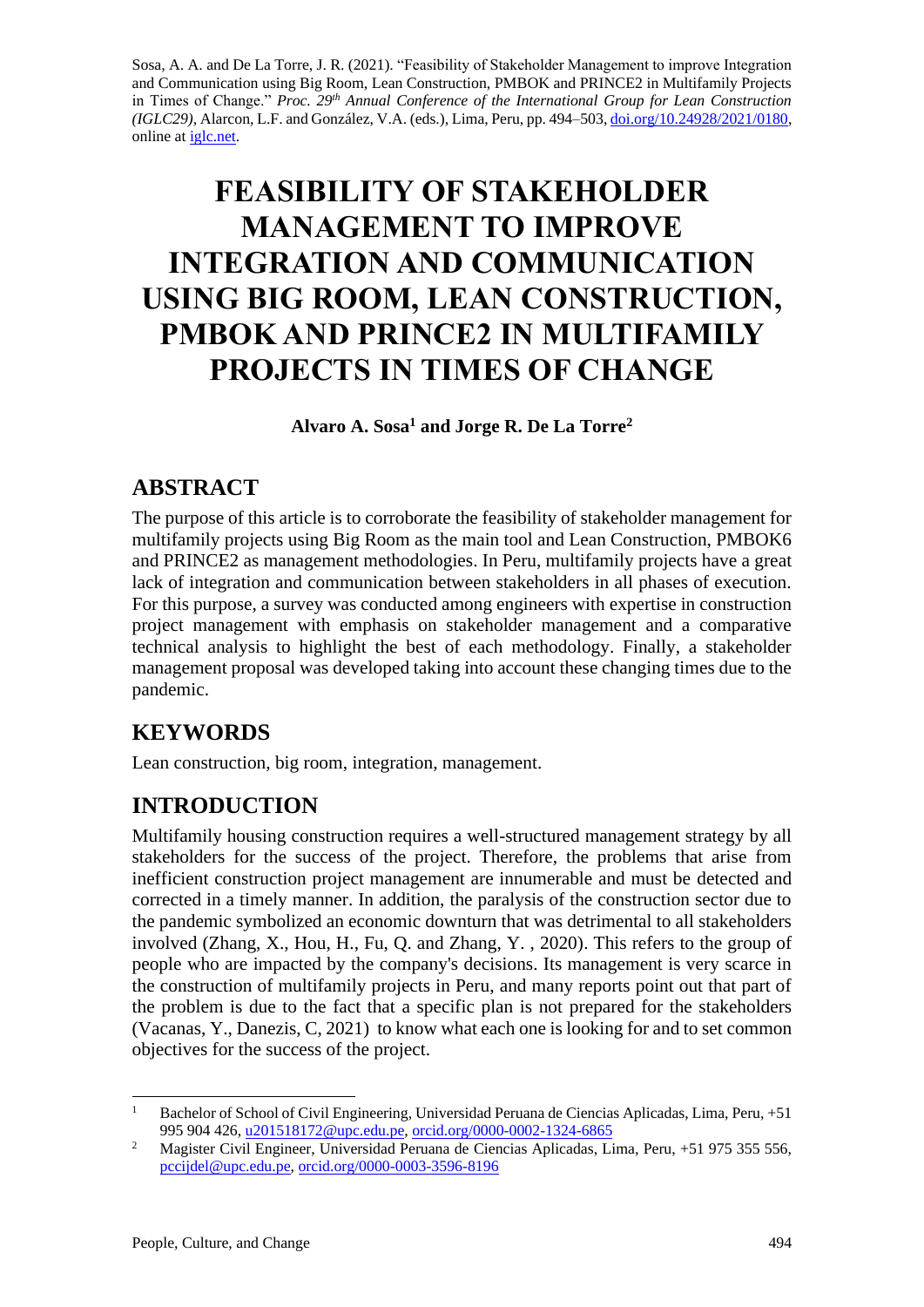Although there are many processes involved in a multifamily project and multiple conditions that one may face, it is essential to practice good management from the beginning, as well as strict control and methodical planning based on the concepts of different institutions (Matos, M., 2018).

The objective of this article is to elaborate a stakeholder management proposal to improve integration and communication using Lean Construction, "Project Management Body of Knowledge" (PMBOK 6) and "Projects in Controlled Environments" (PRINCE2) by implementing the Big Room and adapting to the stages of the construction of a multifamily project considering the limitations and health constraints that have been established in Peru due to the pandemic with the following study methodology (Figure 1).



Figura 1: Study methodology flowchart.

## **STUDY METHODOLOGY**

#### **MASTER DATA**

The information was gathered from three main sources: Lean Construction, PMBOK6 and PRINCE2. To begin with, Lean Construction has two integrative techniques that is based on how stakeholders work for project delivery which means a new method of designing and constructing buildings and infrastructure (Pons, J., and Lezana, E. 2014). On the other hand, PMBOK 6, latest edition of PMI knowledge guide (PMI, 2017), provides great inputs on management strategies. Finally, PRINCE2 is one of the most important methodologies of the APM, a British institution specialized in the accreditation or certification of organizations in the field of project management (Pico, O., 2016). Figure 2 shows the stakeholder management structure of each one.



Figure 2: Stakeholder management structure of Lean Construction, PMBOK 6 and PRINCE2.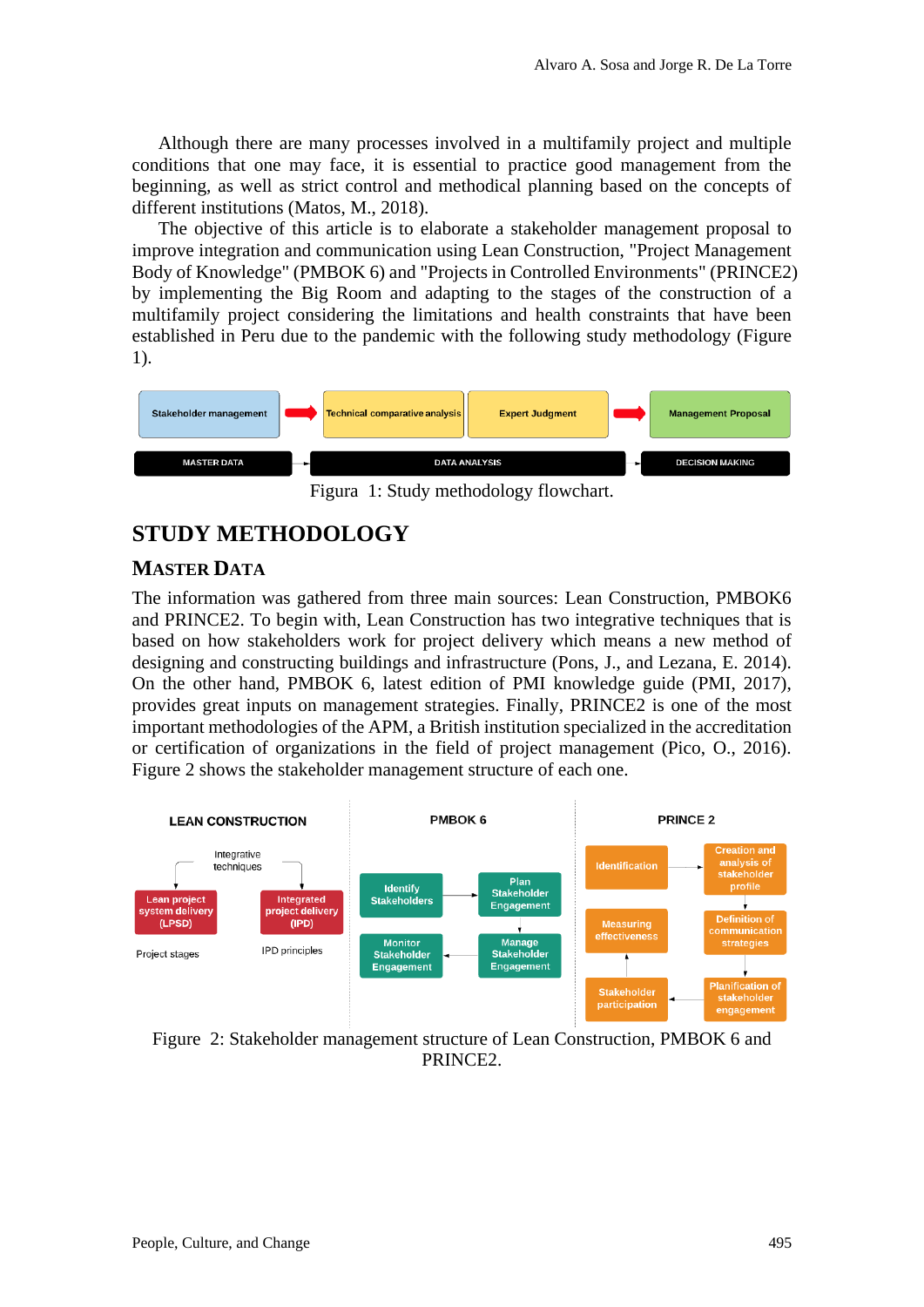#### **DATA ANALYSIS**

A technical comparative table was made to see what each one contributes to stakeholder management. For this occasion, the table (Table 1) was prepared based on the research proposal that consists of three phases, which are as follows:

- 1. Identification of stakeholders
- 2. Stakeholder management planning
- 3. Execution of stakeholder management

| <b>Phase</b> | <b>Lean Construction</b>                                                                               | <b>PMBOK 6</b>                                                                                                                            | <b>PRINCE 2</b>                                                                                                                          |
|--------------|--------------------------------------------------------------------------------------------------------|-------------------------------------------------------------------------------------------------------------------------------------------|------------------------------------------------------------------------------------------------------------------------------------------|
| 1            | <b>LPSD concisely defines</b><br>the client's propositions<br>and the interests of all<br>stakeholders | The charter project is a<br>source of information<br>that identifies and<br>analyzes the impact of<br>each stakeholder on the<br>project. | The identification,<br>creation and analysis<br>of profiles is where<br>the roles and<br>responsibilities of each<br>person are defined. |
| $\mathbf 2$  | The <b>IPD principles</b> are                                                                          | The project                                                                                                                               | <b>Stakeholder</b>                                                                                                                       |
|              | promoted for good                                                                                      | management plan is                                                                                                                        | participation is                                                                                                                         |
|              | communication between                                                                                  | presented in which                                                                                                                        | planned here by                                                                                                                          |
|              | each of the stakeholders.                                                                              | approaches are                                                                                                                            | defining                                                                                                                                 |
|              | In addition, the                                                                                       | developed using                                                                                                                           | communication                                                                                                                            |
|              | organizational structure is                                                                            | techniques and tools to                                                                                                                   | methods and                                                                                                                              |
|              | planned in a manner                                                                                    | involve stakeholders in                                                                                                                   | strategies to                                                                                                                            |
|              | consistent with the needs                                                                              | their needs,                                                                                                                              | encourage the                                                                                                                            |
|              | and constraints of each                                                                                | expectations and                                                                                                                          | involvement of all                                                                                                                       |
|              | stakeholder.                                                                                           | interests.                                                                                                                                | stakeholders.                                                                                                                            |
| 3            | An efficient                                                                                           | Incidents, changes,                                                                                                                       | The communication                                                                                                                        |
|              | communications plan and                                                                                | lessons learned are                                                                                                                       | and stakeholder                                                                                                                          |
|              | the practice of IPD                                                                                    | addressed to                                                                                                                              | involvement plan is                                                                                                                      |
|              | principles is fundamental                                                                              | encourage appropriate                                                                                                                     | carried out at all                                                                                                                       |
|              | to the involvement of all                                                                              | participation by                                                                                                                          | stages of project                                                                                                                        |
|              | stakeholders.                                                                                          | everyone                                                                                                                                  | implementation.                                                                                                                          |

| Table 1: Technical comparative analysis |
|-----------------------------------------|
|                                         |

Finally, a survey was conducted among experienced engineers and experts in the field of project management in buildings to analyze the problem in Peru and corroborate the feasibility of the research topic. Given the pandemic we are going through, this expert judgment (Figure 3  $\&$  4) was adapted as a virtual tool using the QuestionPro platform. Expert judgment is one of the most requested and used tools in construction project management, since it allows me to corroborate all kinds of information with a certain degree of uncertainty through the opinion and support of at least 10 experts for the validity of a problem (Galicia, L., Balderrama, J. and Edel, R., 2017), so a technical survey was conducted to the experts who are 14 civil engineers.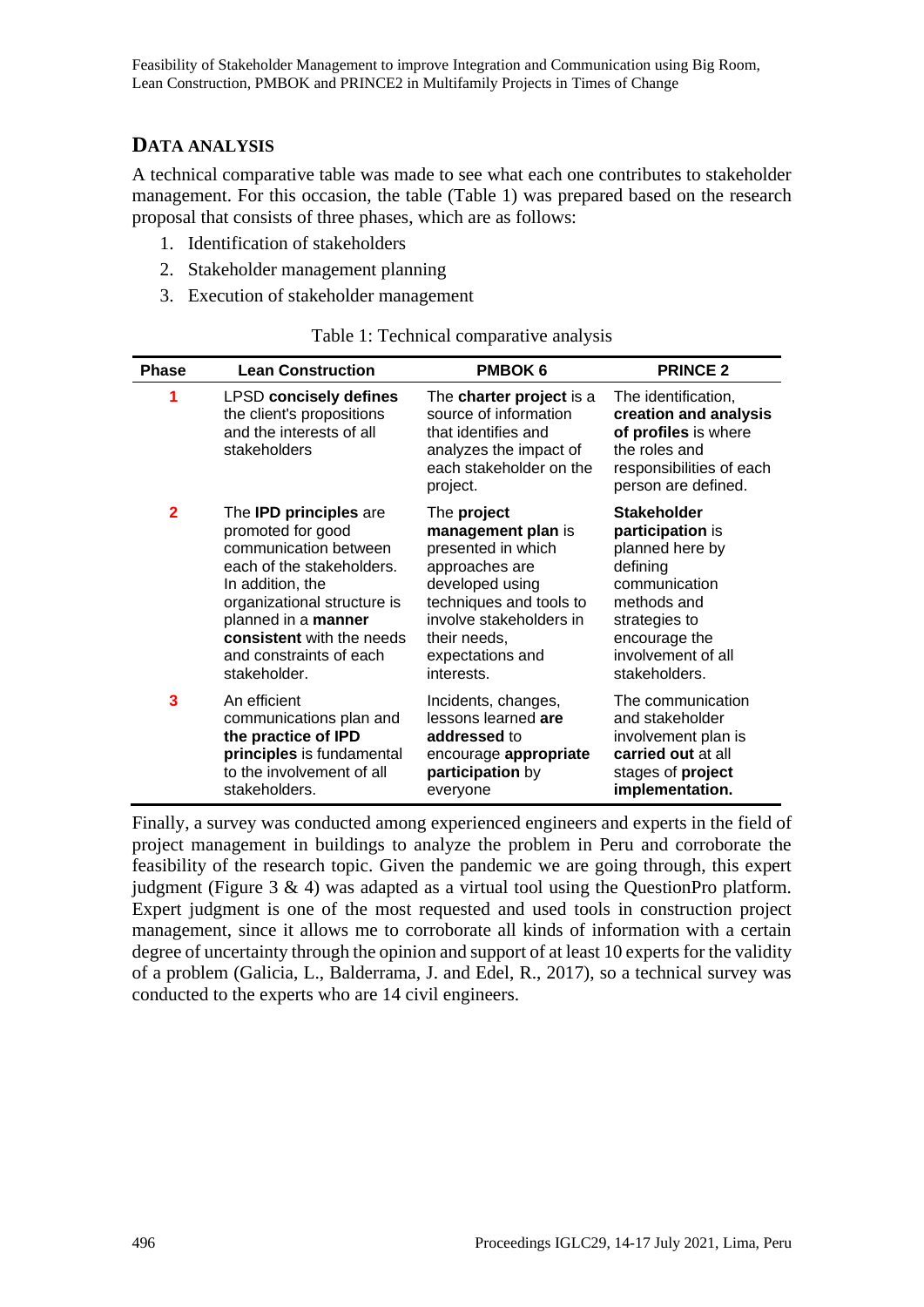

Figure 3: Most recurrent causes of inefficient multifamily project management and main problems in project planning in Peru. Adapted from QuestionPro.



Figure 4: Reasons for poor on-site execution in multifamily projects in Peru and the percentage of feasibility of the subject of this article. Adapted from QuestionPro.

It is worth mentioning that the technical survey consisted of 16 questions, but, for the purposes of this article, only four of the most important questions were selected.

#### **DECISION MAKING**

The stakeholder management proposal is aimed at multifamily projects. Therefore, the stages of this type of projects are shown (Figure 5).



Figure 5: Stages in the construction of a multifamily project.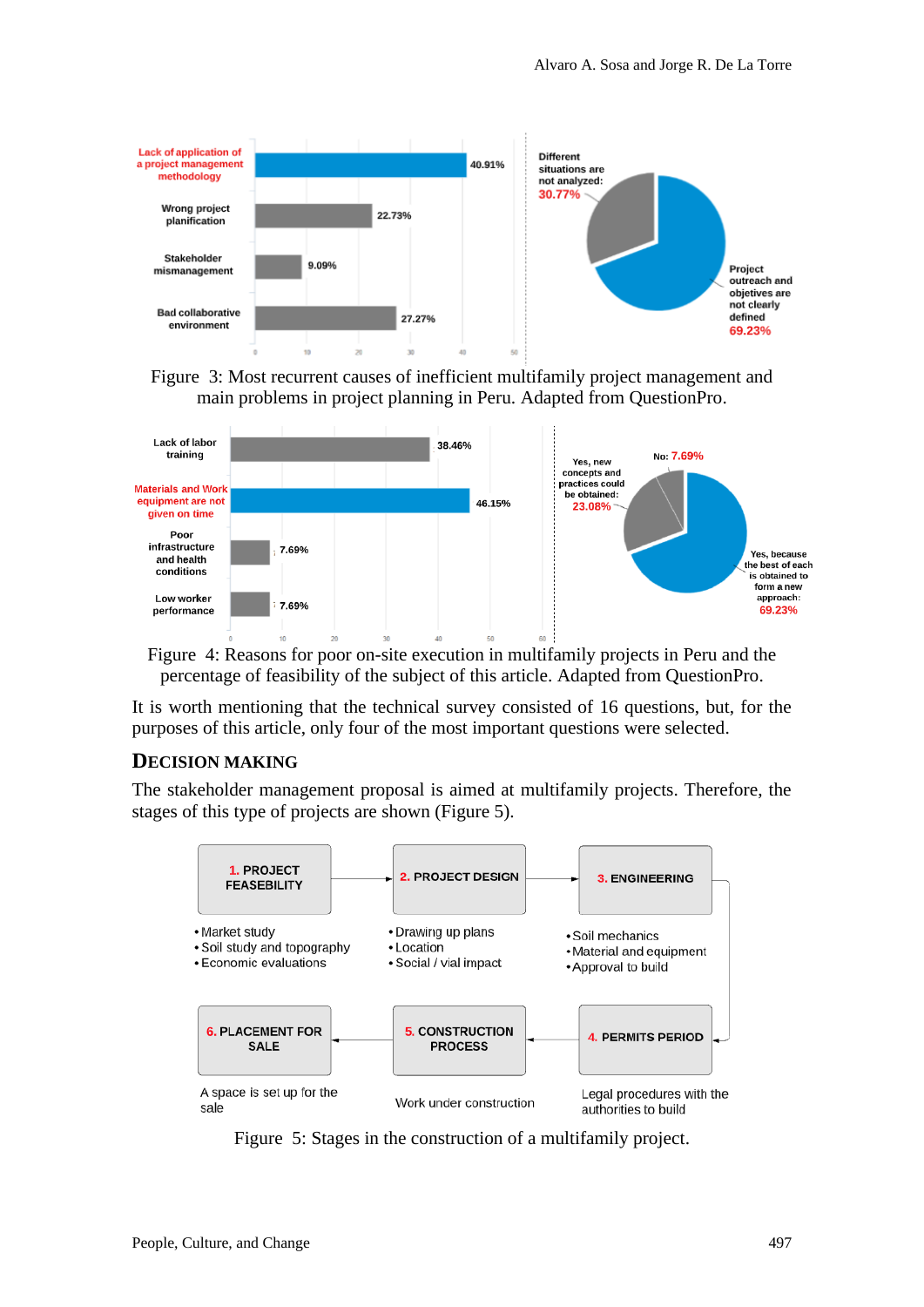The following is a detailed explanation of the proposal that focuses on stakeholder management with the integration of the aforementioned study methodologies.

1. Stakeholder identification

Figure 6 shows the structure of the initial phase, which consists of the activities or documents to be carried out. For that, some techniques and tools are used to fulfill everything structured and move on to the next phase.



Figure 6: Structure of the stakeholder identification phase.

This phase is very important before starting with the feasibility stage of a multifamily project, since before any type of study is carried out, it is necessary to know who the team members are and what their intentions and expectations are within the project. For that, it is established to have a specific section in the project charter about the interested parties and to discuss about the new prevention measures that one has to comply with in order to work with the lowest possible risk, since the world is facing a pandemic with a very high mortality rate.

To achieve a correct registration of stakeholders, it is established to implement ICE meetings, since one of the objectives of Lean Construction is to improve the levels of collaboration. Therefore, integrated concurrent engineering (ICE) is a method that gives us an effective and reliable development of any type of engineering or design. Now, due to the pandemic, it is recommended, for this phase, to make use of the "Big Room" type of ICE meeting (Kunz, J. and Fischer, M., 2020).

Big Room is a large and orderly space that fosters a good collaborative environment. This is where the training and the elaboration of a profile of each interested party will take place, reflecting their knowledge, communication methods and their interest in the project.

2. Stakeholder management planning

An on-site prevention plan containing all of the components, shown in Figure 7, should be established to avoid any risk of pandemic infection.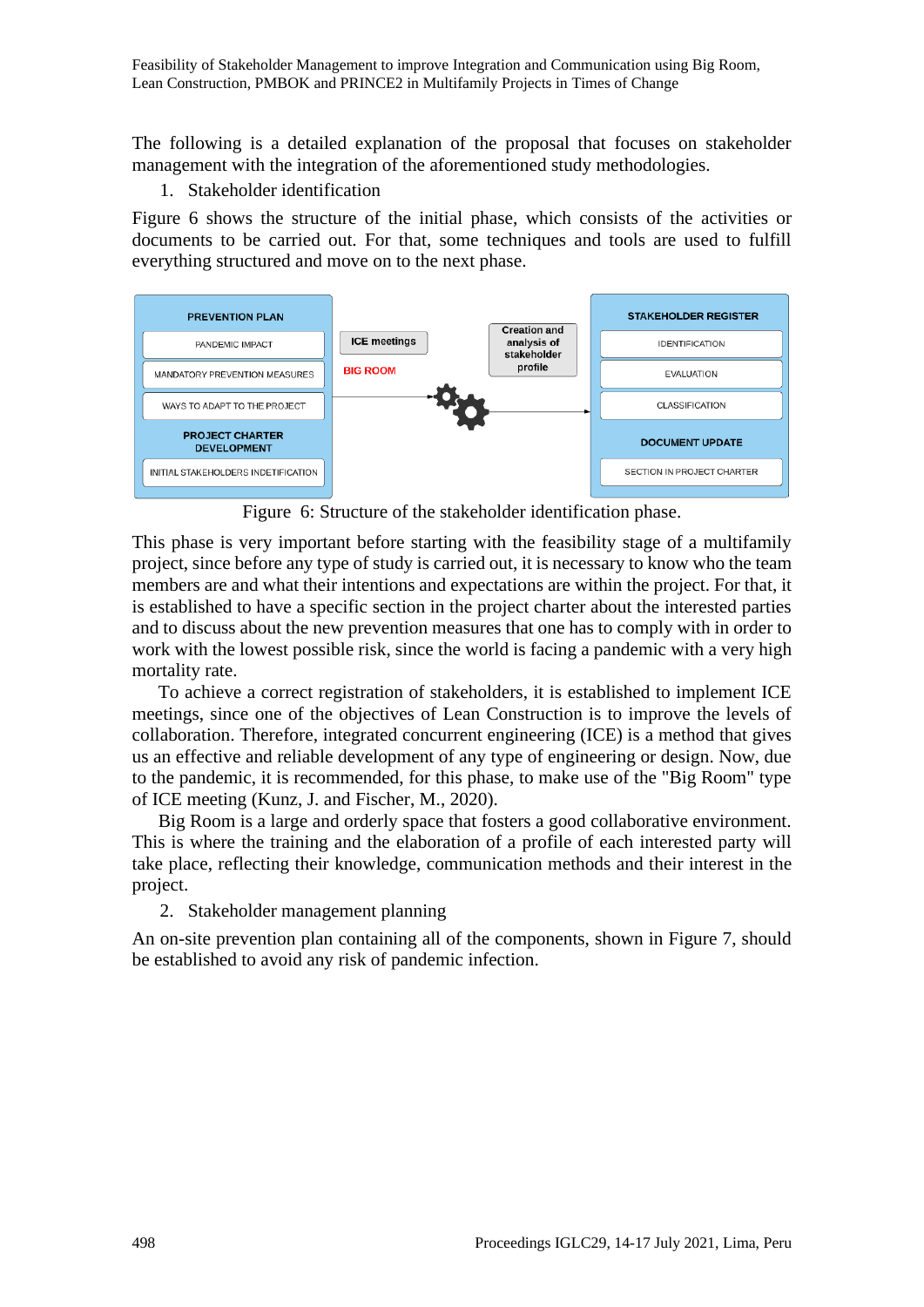

Figure 7: Structure of the stakeholder management planning phase.

For this, the organizational structure is elaborated, where it is seen who responds to whom and under what measures to avoid unnecessary meetings that raise the risk of contagion at work. Therefore, communication strategies must be defined (Figure 8), which contains contact information, a communication matrix and a degree of prioritization that helps the manager to maintain a fluid conversation with the engineer, designer, architect, main contractors and derivatives during the design and engineering stages.

| <b>Contact information</b>                                              | <b>Communication matrix</b>                                                                                                                 | <b>Prioritization of</b><br>communication process                                                      |
|-------------------------------------------------------------------------|---------------------------------------------------------------------------------------------------------------------------------------------|--------------------------------------------------------------------------------------------------------|
| • Role in proyect<br>• Professional title<br>• E-mail<br>• Phone number | • Required information<br>• Medium(virtual, face to face,<br>email)<br>• Target audience<br>• Information content<br>• Frecuency of contact | • Type of information defined<br>• Decision-making authority<br>• Time established for a<br>resolution |

Figure 8: Content of the register of communication strategies among stakeholders.

For the development of the activities of this phase, the progress of the project planning must continue with the practice of the Big room. For strictly necessary cases, it is carried out in person taking all sanitary measures. Otherwise, virtual meetings are implemented using the MIRO platform (Figure 9).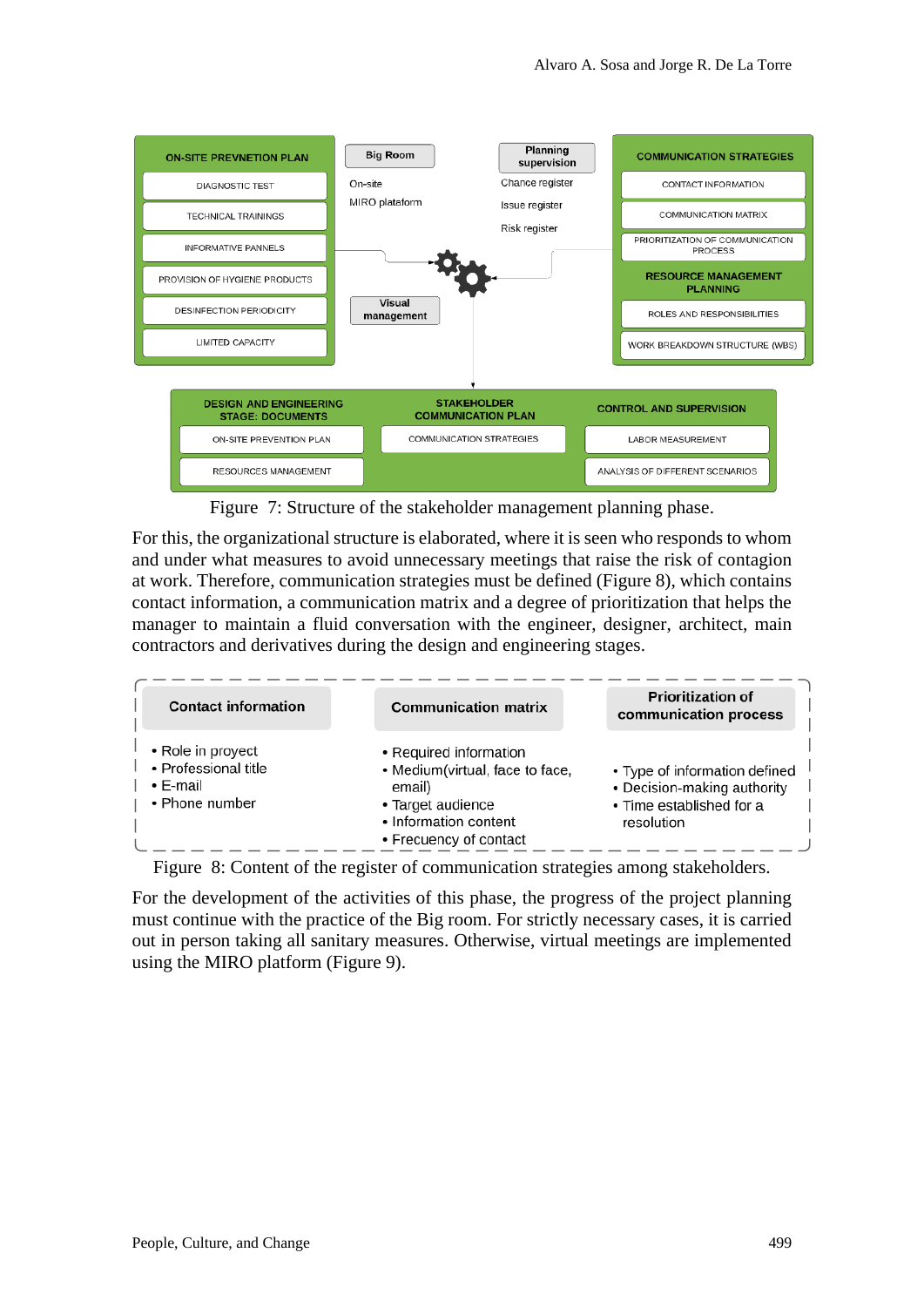Feasibility of Stakeholder Management to improve Integration and Communication using Big Room, Lean Construction, PMBOK and PRINCE2 in Multifamily Projects in Times of Change



Figure 9: Proposed layout of the on-site Big Room and virtual Big Room using the MIRO platform.

MIRO facilitates the meeting between the design and engineering team to discuss planning decisions for on-site execution. In addition, the service is free, easy to access, and above all encourages the application of visual management, which is a Lean tool that helps clarify processes or other information to be visually appealing and simple to understand.

The novelty of this phase is that a control and follow-up is applied through a series of records mentioned in Figure 7, which helps to measure the work done in order to report any type of incident or risk, and make changes if necessary, taking into account different scenarios.

3. Execution of stakeholder management



Figure 10: Structure of the execution phase of stakeholder management.

According to Figure 10, all documents must be in order since they must be reviewed by the district municipality of the project location in order to start the construction process without inconveniences.

Integrated Project Delivery (IPD) contains a series of very important principles for the correct execution of a construction project. The engineers interviewed emphasize that the poor collaborative environment that exists in construction companies is synonymous with poor management in Peru. Therefore, these principles help to form leaders regardless of the position one holds. Respect, good communication will foster a good working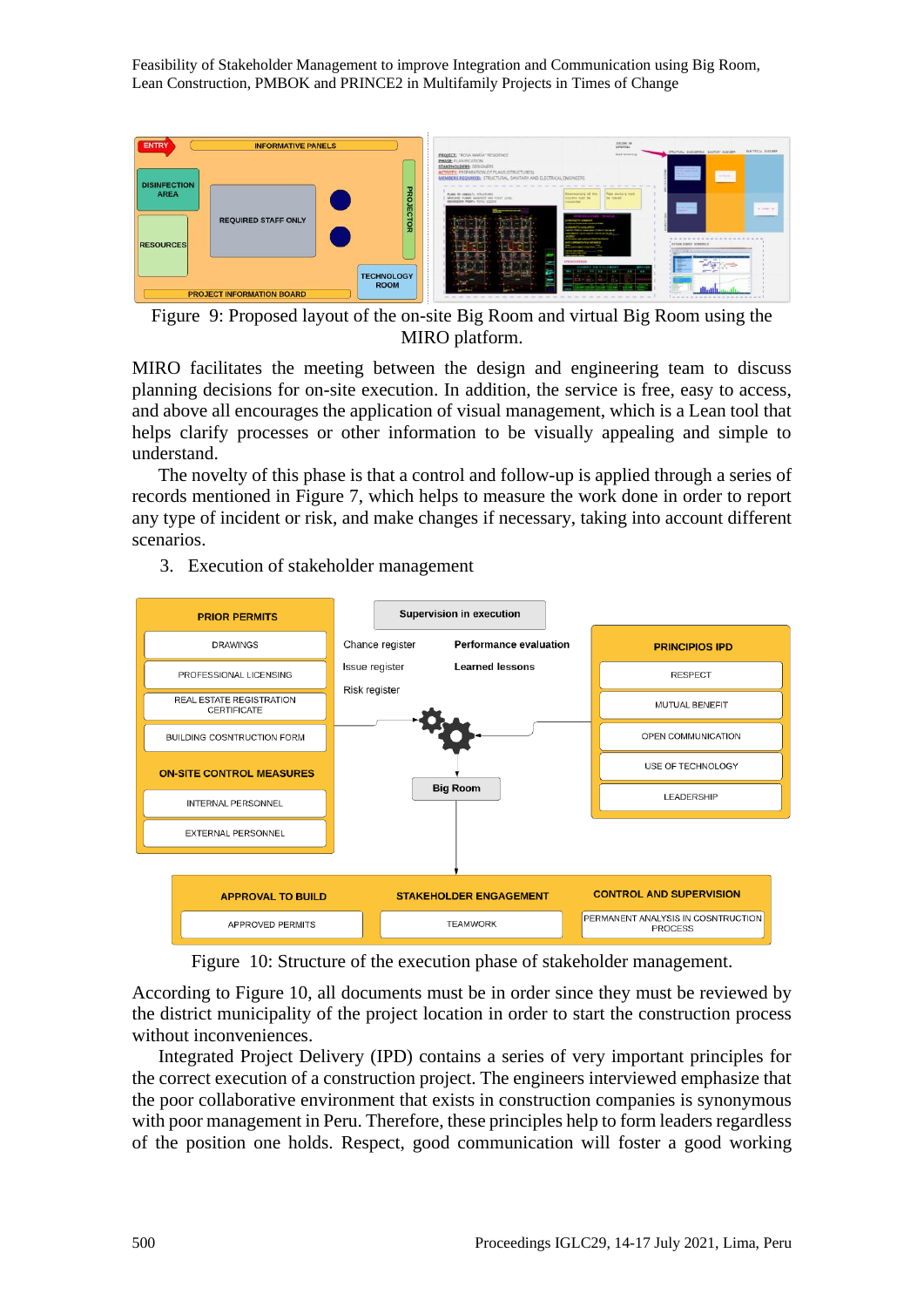environment taking advantage of all the tools and technological availabilities mentioned above for a correct progress.

Everything planned in this pahse is put into practice and it is very important to comply with all the limitations set forth. Therefore, before entering the work site, a temperature control must be performed using a laser thermometer. Once this has been checked, the disinfection area must be entered, where water, soap and alcohol are required for hand and body hygiene. Finally, when leaving the disinfection area, latex masks and gloves must be provided, which must be renewed daily.

| <b>ENTRY</b>                                                                        | т<br><b>ENTRY</b><br>D                                                |
|-------------------------------------------------------------------------------------|-----------------------------------------------------------------------|
| А                                                                                   | <b>SA</b>                                                             |
| <b>PPE</b>                                                                          | <b>MRA</b>                                                            |
| PH                                                                                  | <b>PPE</b>                                                            |
| <b>WORK AREA</b>                                                                    | <b>SIMKS</b>                                                          |
| <b>SINKS</b>                                                                        | <b>DISINFECTION ZONE</b>                                              |
| c                                                                                   | c.                                                                    |
| <b>DISINFECTION ZONE</b>                                                            | <b>WORK AREA</b>                                                      |
| c                                                                                   | c                                                                     |
| c                                                                                   | c                                                                     |
| <b>INFORMATIVE PANELS</b>                                                           | <b>INFORMATIVE PANELS</b>                                             |
| <b>CAPTION</b>                                                                      | CAPTION                                                               |
| : TEMPERATURE TEST                                                                  | : TEMPERATURE TEST                                                    |
| <b>HP</b>                                                                           | <b>MRA</b>                                                            |
| : HYGIENE PRODUCTS                                                                  | : MATERIAL RECEPTION AREA                                             |
| : ATTENDANCE CONTROL                                                                | <b>DISINFECTION OF MACHINERY OR</b><br>D<br>OTHERS MEANS OF TRANSPORT |
| SUPPLY OF PERSONAL<br><b>PPE</b><br>PROTECTIVE EQUIPMENT<br>c<br>: WASTE CONTAINERS | <b>SA</b><br>: STORAGE AREA<br>: WASTE CONTAINERS<br>c                |

Figure 11: Proposed layout of the work area on site and layout of the materials reception area, applying preventive sanitary measures.

Figure 11 shows the proposed layout for the work areas. Now, for the internal personnel the following is established:

- Establish personnel in charge of disinfecting and cleaning work tools, materials and shared-use equipment.
- Establishment of maximum capacities in the different areas of the construction site.
- Inclusion of informative panels to make workers aware of the danger posed by the pandemic.

In the case of external personnel, the following must be complied with:

- Perform temperature control and ensure that they proceed to hand hygiene.
- Do not allow the entry of people who are not involved in the execution of activities during the working day.
- Encourage all types of documents to be delivered by digital means to ensure social distancing.

For the last stage of the construction process, a Big Room is proposed for the sales area, following the necessary sanitary measures (Figure 12).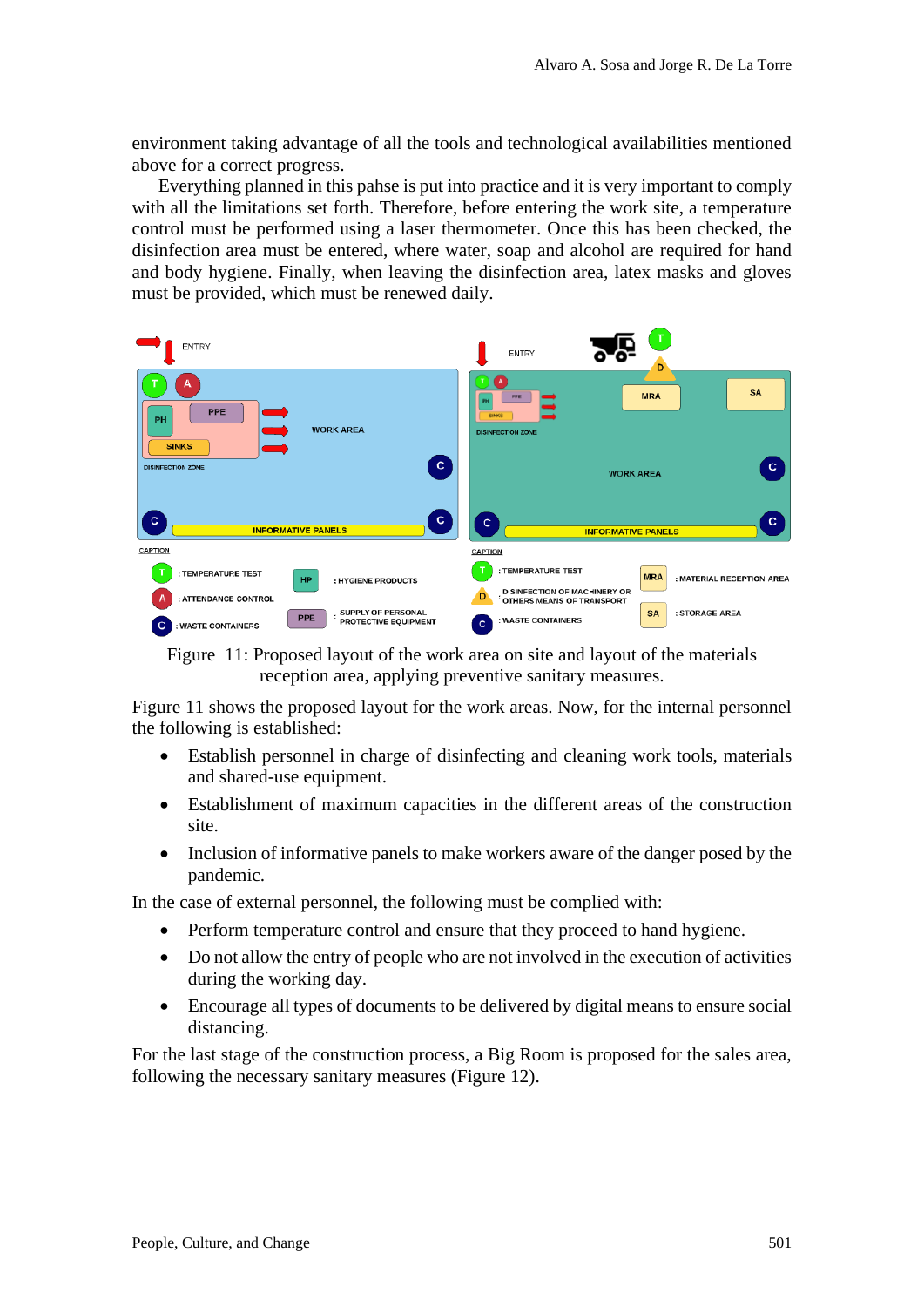Feasibility of Stakeholder Management to improve Integration and Communication using Big Room, Lean Construction, PMBOK and PRINCE2 in Multifamily Projects in Times of Change



Figura 12: Proposed layout of sales area.

Finally, in this phase, monitoring and follow-up adds two records: Performance Evaluation and Lessons Learned. These reports help to evaluate the performance of the stakeholders and recognize which were the errors in the assigned activity with the objective to improve immediately and take into consideration these records for future planning of other multifamily projects.

### **CONCLUSIONS**

The experts' opinion highlights the management problems in multifamily projects in Peru, mentioning that 68.18% of the causes of inefficient management are due to the lack of application of a project management methodology (40.91%) and a poor collaborative environment (27.27%).

Inefficient planning development and poor execution of a multifamily project in Peru is mainly due to project scope and objectives not being clearly and concisely defined (40.91%) and equipment and work materials not being delivered on schedule (46.15%) respectively.

In the three phases of the proposal, the practice of face-to-face and virtual Big Room (MIRO platform), type of ICE meeting, is established, since it promotes order and speed to make decisions in any situation that may occur during the development stages of a multifamily project.

The constant monitoring of the activities established in the proposal with the established records allows them to analyze the different scenarios during a multifamily project. That is, it helps to identify any type of incident or underperformance of the stakeholder to take corrective action quickly and effectively.

The stakeholder communication plan, shown in phase 2 of the proposal, represents the use of communication strategies in a registry that allow for greater fluidity and integration among each stakeholder.

The feasibility of stakeholder management in multifamily projects in Peru applying the mentioned methodologies and the use of the Big Room as the main tool is 92.31%, since the best of each one is obtained (69.23%) and new concepts and practices are established (23.08%) to formulate a new approach in these times of change as stated in our proposal.